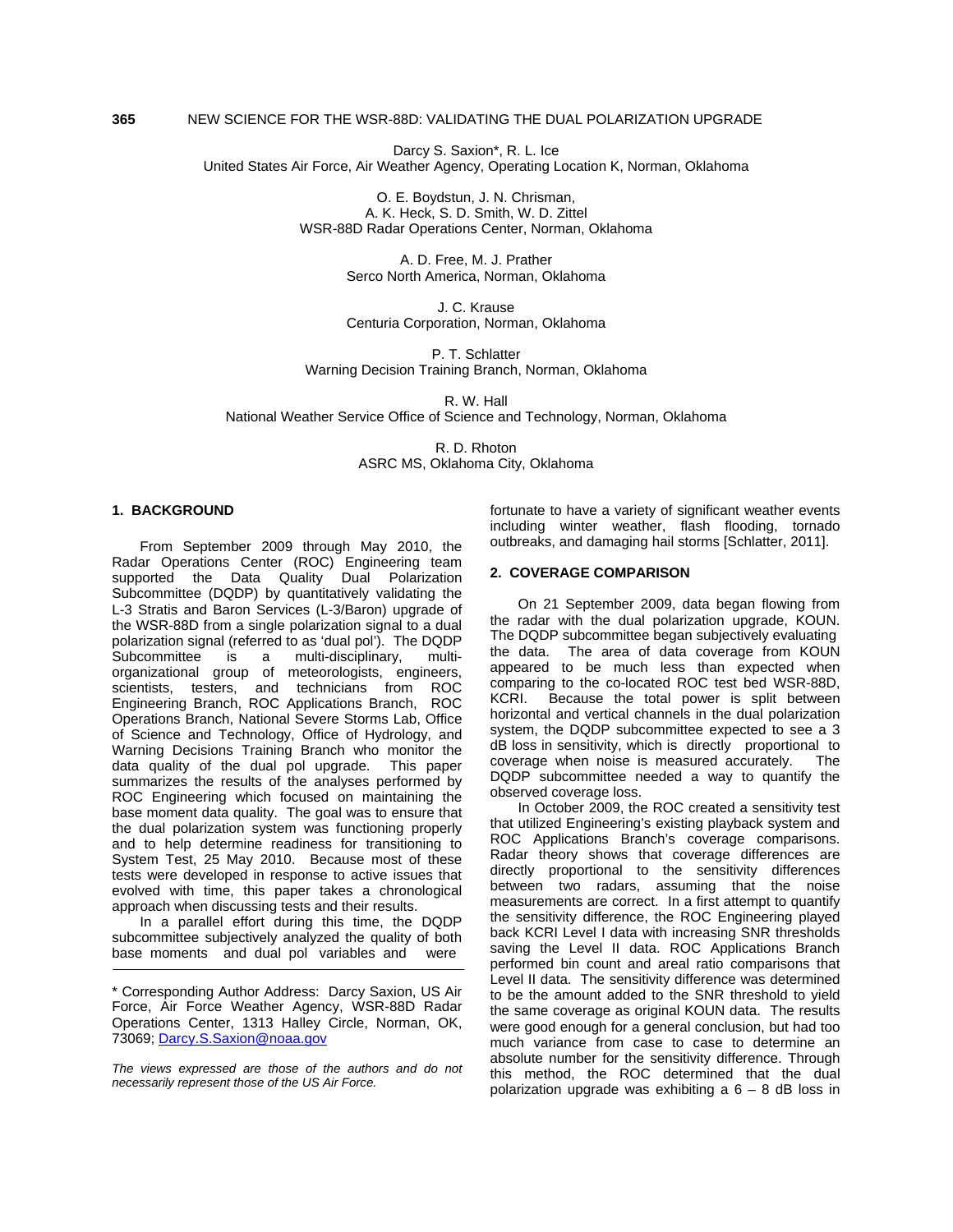sensitivity (i.e., KOUN was 6 - 8 dB less sensitive than KCRI).

In December of 2009, L-3/Baron redesigned the receiver portion of the dual polarization hardware to correct a dynamic range issue. With this redesign, the sensitivity of the receiver was also improved. In February 2010, the ROC performed sensitivity tests again finding that KOUN was 5 - 6 dB less sensitive than KCRI. While an improvement, it was not close to the originally expected 3 dB difference.



**Figure 1. KOUN Reflectivity from 21 February 2010 at 1215 UTC.** 



**Figure 2. KCRI Reflectivity from 21 February 2010 at 1213 UTC. Note the larger areas of coverage when compared to Figure 1 to the east and southwest.** 

On 21 February 2010, a line of thunderstorms moved across Oklahoma. The data case analyzed was reflectivity from 0.5º elevation Surveillance scan of a line of thunderstorms from the southwest to the northeast with a heavy rain and a low melting layer of 4000-5000 ft. The beginning time of the Volume Coverage Pattern (VCP) from KOUN was 1215 UTC and the beginning time of the VCP from KCRI was 1213 UTC. Both radars were operating with VCP 11. Figure 1 shows a Plan Position Indicator (PPI) of reflectivity image for the event. A strong convective weather case is not ideal

when looking for sensitivity differences because there are few areas with weak weather returns. However, sensitivity differences can be seen in the areas marked by the white oval in regions at the farthest ranges to the east and southeast.

Figure 1 shows reflectivity from the dual pol radar, KOUN. Figure 2 shows reflectivity from the co-located legacy radar, KCRI. Note the increased coverage in this image. Figure 3 shows a reflectivity PPI generated from playing back Level I data from KCRI with an SNR threshold increased by 5 dB. Note that the coverage of Figure 3 now closely resembles the coverage in Figure 1. KCRI Level I data was recorded and used as input for subsequent playback iterations. Each iteration increased the SNR threshold: specifically, SNR+3.0 dB, +4.0 dB, +5.0 dB, +5.5 dB +6.0 dB, +6.5 dB, and +7.0 dB. Figure 4 shows a bar chart comparing the ratio of



**Figure 3. KCRI Reflectivity from playing back Level I data with increasing the SNR threshold by 5.0 dB. Note the weaker regions to the east compare well with Figure 1.** 



**Figure 4. A bar chart comparing the ratio the bin count of reflectivity values from playback data with increasing SNR threshold and the bin count of reflectivity values of the originally recorded KCRI reflectivity (KCRI def). The orange bar is the bin count ration of the originally recorded reflectivity from KOUN and the originally recorded KCRI. The bin count comparisons show that KOUN is nearly 5.5 dB less sensitive than KCRI.**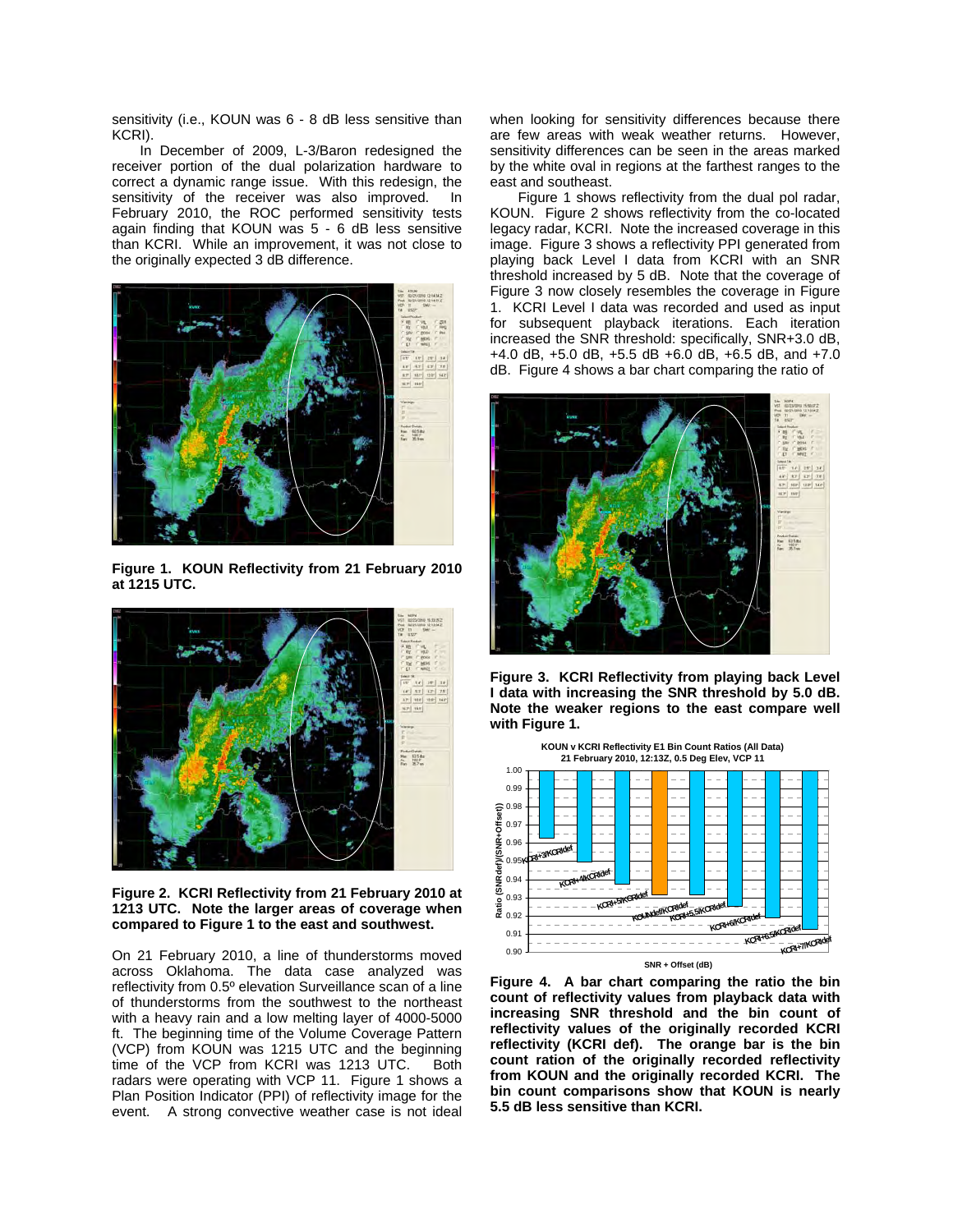the bin count of reflectivity values from playback data with increasing SNR threshold and the bin count of reflectivity values of the originally recorded KCRI reflectivity (KCRI def). The orange bar is the bin count ratio of the originally recorded reflectivity from KOUN and the originally recorded KCRI. The bin count comparisons show that KOUN is nearly 5.5 dB less sensitive than KCRI. Not only do sensitivity differences between the two radars affect these comparisons, but so do time differences between KOUN and KCRI data (in this example, almost 2 minutes) and transmitting frequency differences between the two radars. While this method provides a general comparison, a more refined analysis was needed.

## **3. SENSITIVITY AND CALIBRATION**

To gain deeper insight into comparisons of the sensitivity of KCRI and KOUN, ROC Engineering plotted SNR as a function of range for both radars on the same graph, deriving SNR from reflectivity and noise data provided within Level II data. With this graph, KOUN performance could be visually compared to KCRI performance with respect to the known varying weather conditions down a single radial. The same data case as that used in the coverage comparison was used for further analysis here. Figure 5 shows a PPI of reflectivity image for that event. The two radials analyzed are highlighted by the white lines.



**Figure 5. Reflectivity from the 21 February 2010 thunderstorm event from earlier examples with analyzed radials marked with white lines.** 

Figure 6 shows the graphs associated the radial at 181.75º azimuth which contains very strong reflectivity values indicating a mix of big drops and hail. The two lower graphs will be discussed later. The upper left image is SNR vs. range with KCRI plotted in blue and KOUN plotted in green. The upper right image is the difference of KCRI SNR minus KOUN SNR for each bin down the radial. A red line beginning at 45 km is the region where the mean SNR difference was calculated. Clutter filtering was applied to all bins within 45 km; therefore that region was excluded from the mean calculation. The mean SNR difference for this radial is



**Figure 6. Radial analysis of 181.75º azimuth from the 21 February 2010 storm. The graphs are as follows: upper left: SNR vs. range of both KOUN (green) and KCRI (blue), upper right: KCRI-KOUN SNR, lower left: reflectivity values vs. range of both KOUN (green) and KCRI (blue), lower right: KCRI-KOUN reflectivity. Note KCRI has greater values in lower regions of reflectivity while KOUN has greater values in regions of higher reflectivity (greater than 50 dBZ).** 

an unexpected 0 dB. However, examining difference plot in the upper left quadrant shows that in regions of moderate reflectivity, indicating drops in Rayleigh scattering, KCRI has higher sensitivity than KOUN. Farther down the radial in the regions of rain/hail mix, KCRI shows less sensitivity than KOUN. This is due to the different operational frequencies of KOUN and KCRI where it has been shown that different frequencies interact with non-Rayleigh scatterers differently. [Melnikov et al., 2010].

Figure 7 shows a comparison plot of the radial at 53.75º azimuth where reflectivity values were below 40 dBZ. Notice how consistently KCRI has higher SNR values than KOUN. The top right graph shows that KOUN is approximately 4.8 dB less sensitive than KCRI for all range bins. For this radial, the mean difference was closer to what was expected.

Taking the next logical step, ROC Engineering developed plots showing average difference for all radials, referred to an the 360º SNR/dBZ Mean Difference plot, with the mean SNR difference between KCRI and KOUN plotted in green (the mean dBZ difference is plotted in blue and will be discussed later). Using information gleaned from the 360º SNR Mean Difference plot and information shared by L-3/Baron, ROC systems engineers performed an in-depth analysis of the sensitivity of the WSR-88D and the dual polarization upgrade. The sensitivity analysis included an investigation of the impacts that operational frequency differences between KOUN and KCRI had on sensitivity. From the beginning of the project, it was assumed that the frequency differences would be minimal. However, the sensitivity analysis revealed that KOUN was 1.5 dB less sensitive than KCRI due to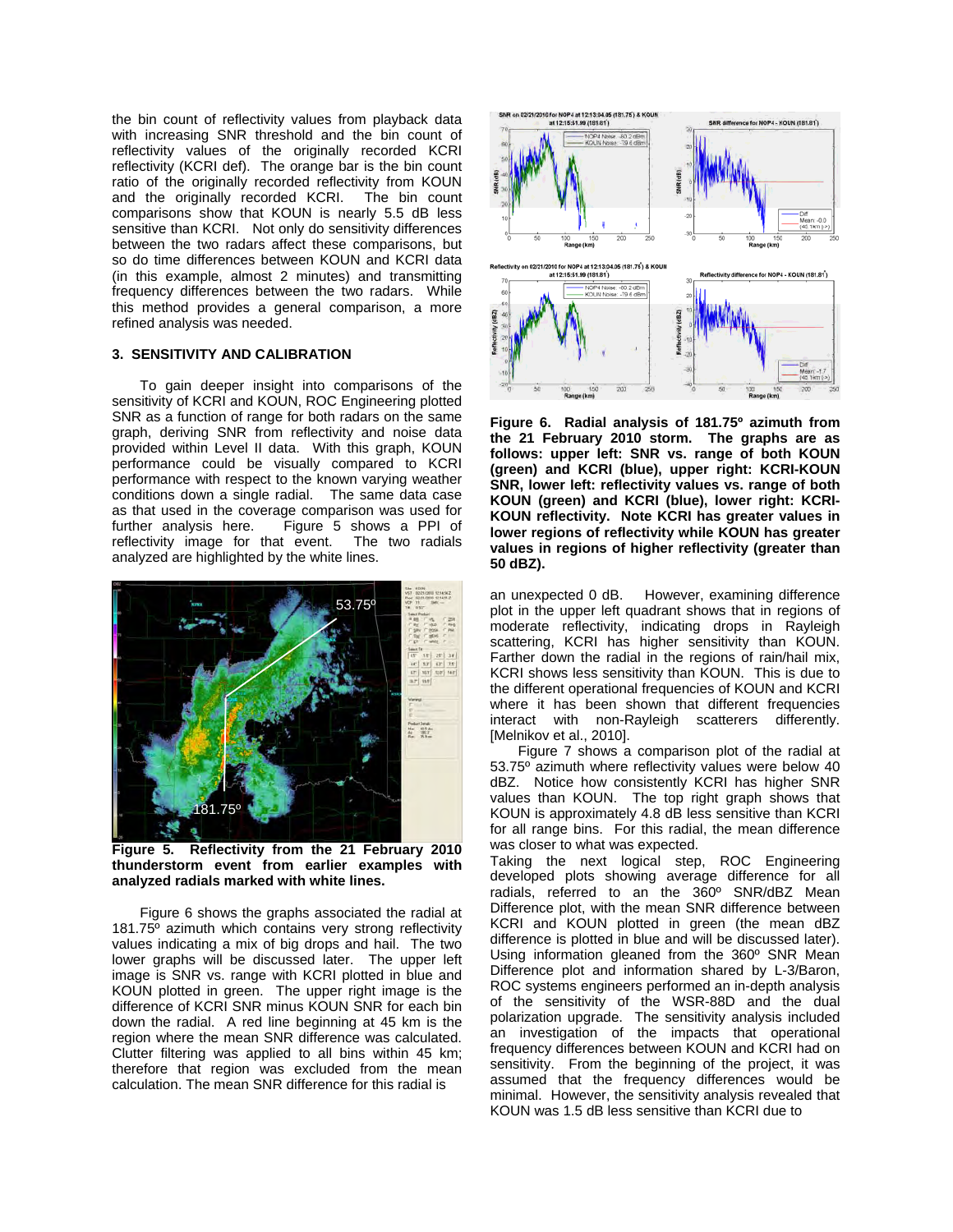

**Figure 7. Radial analysis of 53.75º azimuth from the 21 February 2010 storm. The graphs are as follows: upper left: SNR vs. range of both KOUN (green) and KCRI (blue), upper right: KCRI-KOUN SNR, lower left: reflectivity values vs. range of both KOUN (green) and KCRI (blue), lower right: KCRI-KOUN reflectivity. Note how this radial of reflectivity values less than 50 dBz had consistent differences between the two radars.** 

frequency differences alone. ROC systems engineers analyzed the L-3/Baron hardware design and found that the calculated loss due to installing the dual polarization modifications, including the 3 dB loss from splitting the power, was 3.5 dB. When combining the losses due to frequency and the losses due to the dual polarization upgrade, ROC Engineering concluded that KOUN is



**Figure 8. 360º Mean Difference SNR/dBZ for the 21 February 2010 weather event. Note how the variations in the mean differences are less in regions where a radial has a significant number of bins with reflectivity values > 10 dBZ and < 40 dBZ.** 

5 dB less sensitive than KCRI (1.5 dB + 3.5 dB) [Ice, et al., 2011]. The dual polarization upgrade alone was determined to have less sensitivity loss than the maximum acceptable loss of 4  $\overrightarrow{dB}$  defined by the Subject Matter Expert Panel convened in December 2009.

After completing the analysis of the sensitivity differences between KOUN and KCRI, ROC Engineering began to investigate why KOUN reflectivity values were, on average, 4 dB less than reflectivity values from KCRI. The bottom left graph in Figures 6 and 7 shows reflectivity (Z) vs. range for both KOUN (green) and KCRI (blue). The bottom right plot shows the difference between KCRI and KOUN with the average for the radial beyond 45 km printed in the corner. ROC Engineering created the 360º Z Mean Difference plot to quantize reflectivity calibration differences. Reflectivity calibration determines  $dBZ_0$ , a calibration value that adjusts for radar hardware thus ensuring that reflectivity values are accurate with respect to the Weather Radar equation. ROC Engineering worked with L-3/Baron to understand and correct all of the differences in  $dBZ<sub>0</sub>$ , which wasn't one big fix, but many small changes to both KOUN and KCRI. Some of the small changes include L-3/Baron correcting their reflectivity calibration procedures and ROC Engineering tuning the antenna gain value and correcting a long-standing transmit path loss on KCRI. ROC Engineers and L-3/Baron were able to reduce the calibration differences to about 1 dB which is within acceptable limits.

#### **4. VALIDATING BASE MOMENTS**

In a parallel effort to the analysis of the sensitivity and reflectivity calibration issues, ROC Engineering performed a signal processing validation. The goal of the validation was to show that the dual polarization system did not change how the Base Moments (reflectivity, velocity, and spectrum width) were calculated. For each signal processing mode with clutter filtering disabled, ROC Engineers played the same Level I data through the baseline version of software and through a dual polarization version of software and compared the results. For FFT, which is used in Split-Cut processing and Contiguous Doppler processing, there were some differences that resulted from an Vaisala software update for the RVP8 in the Dual Pol baseline. For Batch Cut processing there were explained differences. L-3/Baron dropped 1-2 high PRF pulses in order to achieve reasonable correlation coefficient values. When this was adjusted for in the baseline processing, the base moments from Batch Cut processing exactly matched. SZ-2 data processing showed no differences between baseline and dualpolarization processing. ROC Engineering completed the signal processing validation of the base moments after entrance into System Test by testing all major modes with clutter filtering enabled for all bins. Resulting differences between baseline and dual polarization processing had the same root causes as unfiltered processing. Completing this effort ensured that the dual pol base moments met the same